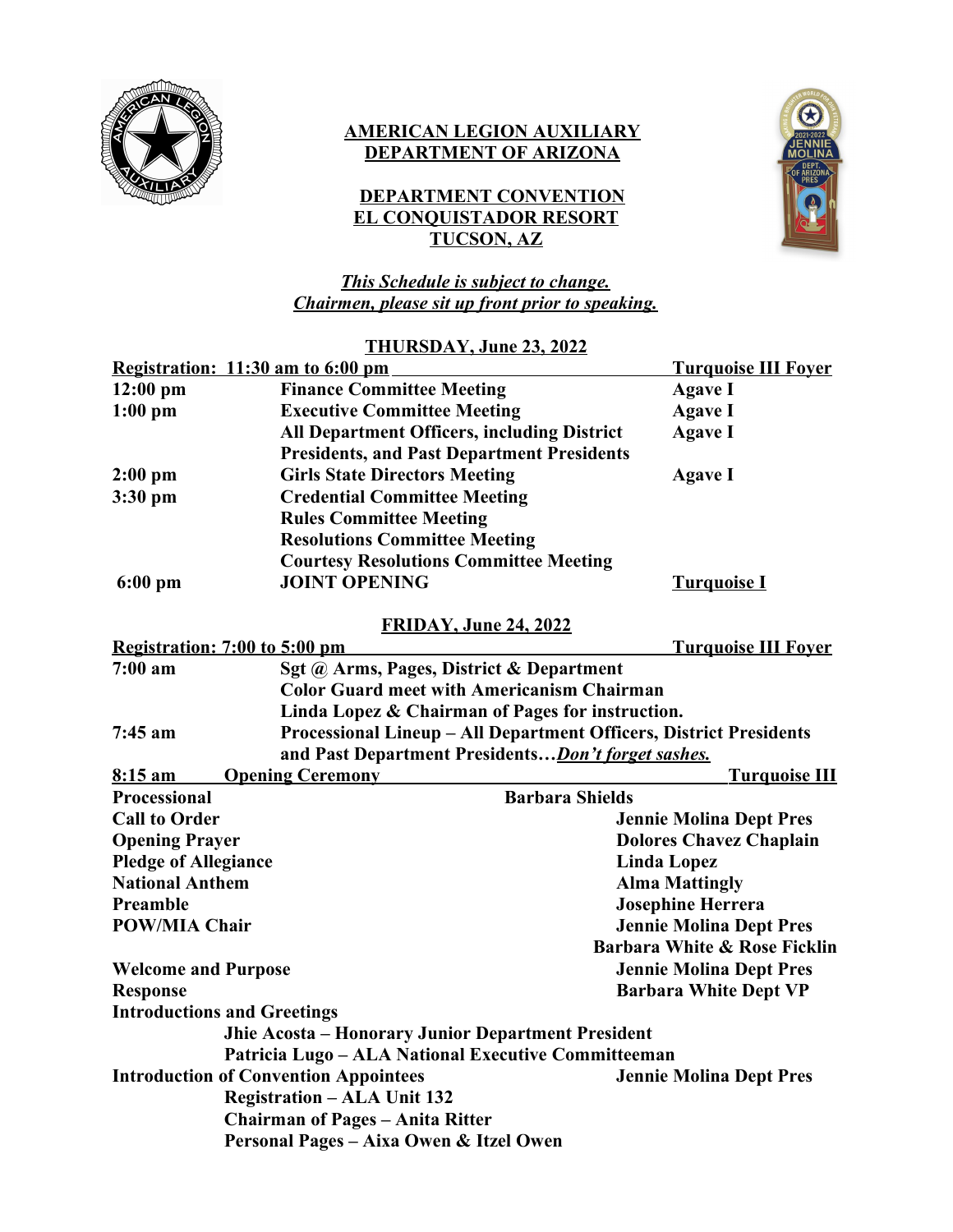| Sgt-at-Arms – Anita Ritter & Sara Decker                 |                          |
|----------------------------------------------------------|--------------------------|
| Color Bearers - Anita Ritter & Sara Decker               |                          |
| Credentials Committee - Iliana Solis & Tanya Agay        |                          |
| <b>Resolution Committee Chairman – Debra Munchbach</b>   |                          |
| <b>Rules Committee Chairman– Debra Munchbach</b>         |                          |
| <b>Courtesy Resolutions Committee – Jacqueline Solia</b> |                          |
| <b>Rules of Convention</b>                               | Debra Munchbach          |
| <b>Partial Credentials Report</b>                        | <b>Iliana Solis</b>      |
| <b>Constitution &amp; Bylaws 1st Reading</b>             | <b>Josephine Herrera</b> |

#### **Nominations of Officers & National Convention Delegates SAMPLE BALLOTS**

**Instructions for Elections of Department Officers, Delegates and Alternates to National Convention Debra Munchbach Sample Ballots by Roll Call of Units with number of votes announced: Barbara Matteson Nominations for Department Officers 2021-2022 Nominations for Delegates and Alternates for National Convention August 2022**

| 9:00 am         | <u>Program</u>                               | Chairman                  |
|-----------------|----------------------------------------------|---------------------------|
|                 | Legislative                                  | <b>Stephanie McMullen</b> |
|                 | <b>National Security</b>                     | Patricia Lugo             |
|                 | <b>Poppy</b>                                 | <b>Jessica Vaupel</b>     |
|                 | <b>Creative Arts</b>                         | Dawn                      |
| <b>Davidson</b> |                                              |                           |
|                 | <b>Veterans Affairs &amp; Rehabilitation</b> | <b>Rose Ficklin</b>       |
|                 | <b>Service to Veterans</b>                   | <b>Nancy Berg</b>         |
|                 | <b>Prescott VAMC</b>                         | Juanita Moffitt           |
|                 | <b>Phoenix VAMC</b>                          | <b>Gloria Torres</b>      |
|                 | <b>Tucson VAMC</b>                           | <b>Kathy Szakonyi</b>     |
|                 | <b>State Veterans Home Phoenix</b>           | Pat Stanaski              |
|                 | <b>State Veterans Home Tucson</b>            |                           |
|                 | <b>Phoenix Gift Shop</b>                     | <b>Joyce Livingston</b>   |
|                 | <b>Whipple Gift Shop</b>                     | <b>Patricia Aljets</b>    |
|                 | <b>Tucson Gift Shop</b>                      | <b>Kathleen Roche</b>     |
|                 | <b>Poppy Making</b>                          | <b>All Units</b>          |
| <b>BREAK</b>    |                                              |                           |
| 11:30 am Lunch  |                                              |                           |
| <u>1:00 pm</u>  | <b>Reconvene</b>                             | <u>Turquoise III</u>      |
|                 | <b>Call to Order</b>                         | <b>Jennie Molina</b>      |
|                 | <b>Roll Call of Units</b>                    | <b>Barbara Matteson</b>   |
|                 | <b>Credential Report</b>                     | <b>Iliana Solis</b>       |
|                 | Program                                      | Chairman                  |
|                 | <b>Americanism</b>                           | <b>Linda Lopez</b>        |
|                 | <b>Education</b>                             | <b>Anita Ritter</b>       |
|                 | <b>Cavalcade of Memories</b>                 | <b>Paula Burgess</b>      |
|                 | <b>Community Service</b>                     | <b>Sara Decker</b>        |
|                 | <b>Auxiliary Emergency Fund</b>              | <b>Jessica McComb</b>     |
|                 | <b>Children &amp; Youth</b>                  | <b>Sara Ward</b>          |
|                 | <b>Junior Activities</b>                     | <b>Iliana Sois</b>        |
|                 | <b>Girls State</b>                           | <b>Penny Maklary</b>      |
|                 |                                              |                           |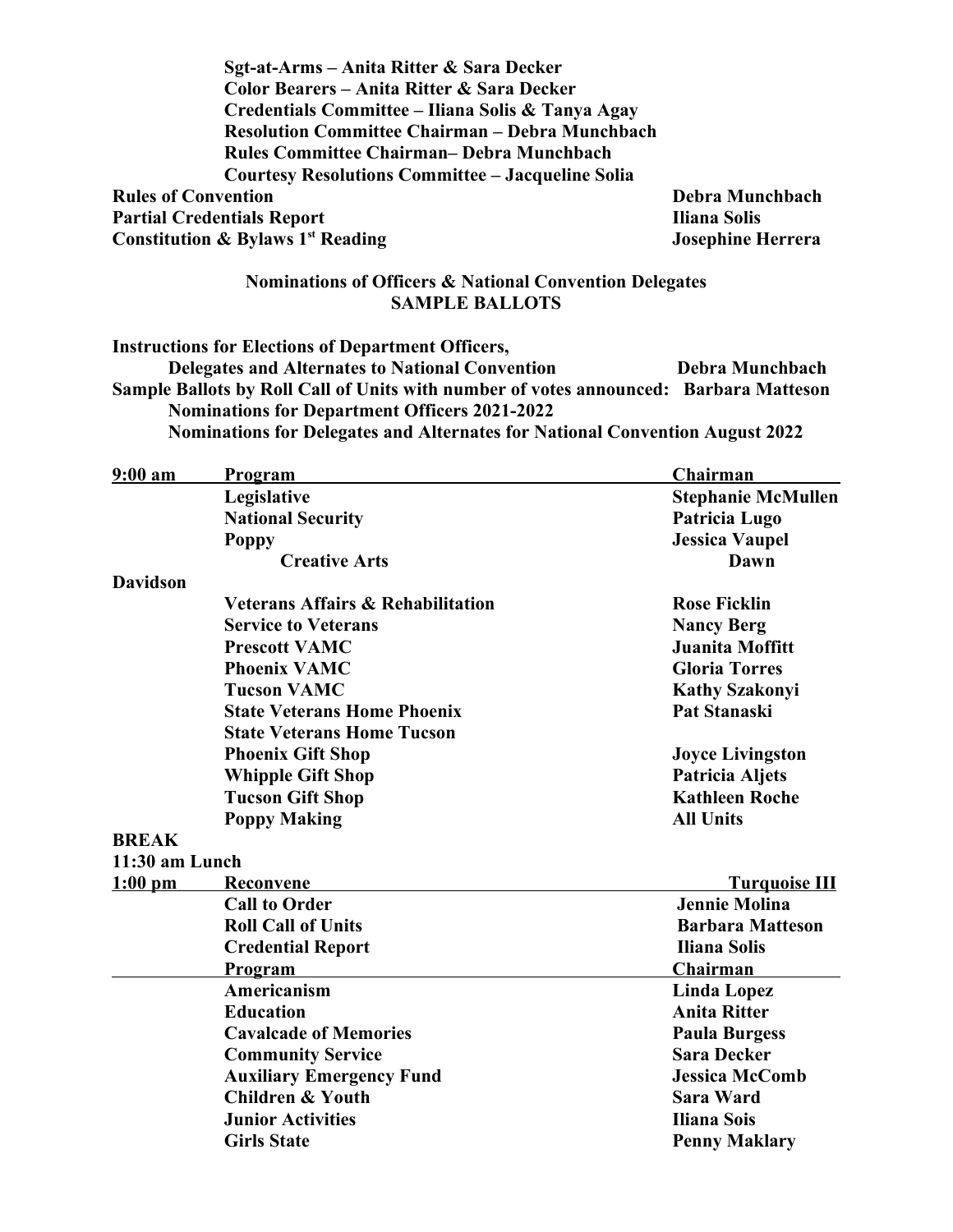**Introduction of 2022-2023 District and Unit Presidents by 2021-2022 District Presidents RECESS**

|                      | Registration: 7:00am to 4:00 pm                                                               |  |                       | <b>Turquoise III</b>                |
|----------------------|-----------------------------------------------------------------------------------------------|--|-----------------------|-------------------------------------|
| $8:00 \text{ am}$    | Reconvene                                                                                     |  |                       | <b>Turquoise III</b>                |
|                      | <b>Call to Order</b>                                                                          |  |                       | <b>Jennie Molina</b>                |
| <b>Invocation</b>    |                                                                                               |  | <b>Dolores Chavez</b> |                                     |
|                      | <b>Roll Call of Units</b>                                                                     |  |                       | <b>Barbara Matteson</b>             |
|                      | <b>Credentials Report for Elections</b>                                                       |  |                       | <b>Iliana Solis</b>                 |
|                      | <b>Introduction of Tellers</b>                                                                |  |                       | Jennie Molina                       |
|                      | <b>Head Teller</b>                                                                            |  |                       | Debra Munchbach                     |
|                      | Each Candidate is given the opportunity to have a witness present during the ballot counting. |  |                       |                                     |
|                      | <b>Distribution of Ballots by Roll Call</b>                                                   |  |                       | <b>Barbara Matteson</b>             |
|                      | Election of 2022-2023 Department Officers                                                     |  |                       |                                     |
|                      | 2021-2022 Delegates & Alternates to National Convention                                       |  |                       |                                     |
|                      | <u>Program</u>                                                                                |  |                       | Chairman                            |
|                      | <b>Public Relations</b>                                                                       |  |                       | <b>Shannon Mead</b>                 |
|                      | <b>Membership</b>                                                                             |  |                       | <b>Barbara White</b>                |
|                      | <b>Constitution &amp; Bylaws</b>                                                              |  |                       | <b>Josephine Herrera</b>            |
| <b>Finance</b>       |                                                                                               |  |                       | <b>Helen Stout</b>                  |
|                      | <b>Past President Parley</b>                                                                  |  |                       | <b>Cindy Queen</b>                  |
|                      | Chaplain                                                                                      |  |                       | <b>Dolores Chavez</b>               |
|                      | <b>Historian</b>                                                                              |  |                       | <b>Stacey Mayberry</b>              |
|                      | <b>Scrapbook</b>                                                                              |  |                       | <b>Sandra Solis</b>                 |
| <b>Music</b>         |                                                                                               |  |                       | <b>Alma Mattingly</b>               |
| <b>RECESS</b>        |                                                                                               |  |                       |                                     |
| $11:30$ am           | <b>Past President Parley Luncheon</b>                                                         |  |                       | <b>TBA</b>                          |
| $1:00$ pm            | Reconvene                                                                                     |  |                       | <b>Turquoise III</b>                |
|                      | <b>Call to Order</b>                                                                          |  |                       | <b>Jennie Molina</b>                |
|                      | <b>Roll Call of Units</b>                                                                     |  |                       | <b>Barbara Matteson</b>             |
| Leadership           |                                                                                               |  | <b>Karen Smith</b>    |                                     |
|                      | <b>New Units</b>                                                                              |  |                       | <b>Jan Cushing</b>                  |
|                      | <b>Final Credentials Report</b>                                                               |  |                       | <b>Iliana Solia</b>                 |
|                      | <b>President's Special Project</b>                                                            |  |                       | <b>Jacqueline Solia</b>             |
|                      | <b>President's Report</b>                                                                     |  |                       | <b>Jennie Molina</b>                |
|                      | <b>Membership Training 101</b>                                                                |  |                       | <b>Barbara Matteson</b>             |
| <b>ANNOUNCEMENTS</b> |                                                                                               |  |                       | <b>Barbara Matteson</b>             |
| <b>RECESS</b>        |                                                                                               |  |                       |                                     |
| $3:00 \text{ pm}$    | <b>Installation Practice</b>                                                                  |  | <b>Penny Maklary</b>  | <b>Turquoise III</b>                |
| $4:15$ pm            | <b>CHOIR PRACTICE</b>                                                                         |  | <b>Alma Mattingly</b> | <b>Turquoise III</b>                |
|                      | 6:00-8:00 pm President Elect Reception                                                        |  |                       | <b>TBA</b>                          |
|                      | <b>SUNDAY, June 23, 2019</b>                                                                  |  |                       |                                     |
| 8:00 am              |                                                                                               |  |                       |                                     |
|                      | <b>JOINT MEMORIAL SERVICE</b>                                                                 |  |                       | <b>Turquoise I</b>                  |
|                      | <b>THE AMERICAN LEGION</b>                                                                    |  |                       | <b>Gene Chewning Dept Chaplain</b>  |
|                      | <b>AMERICAN LEGION AUXILIARY</b>                                                              |  |                       | <b>Dolores Chavez Dept Chaplain</b> |
|                      | <b>AMERICAN LEGION FAMILY CHOIR</b>                                                           |  |                       |                                     |

# **SATURDAY, June 25, 2022**